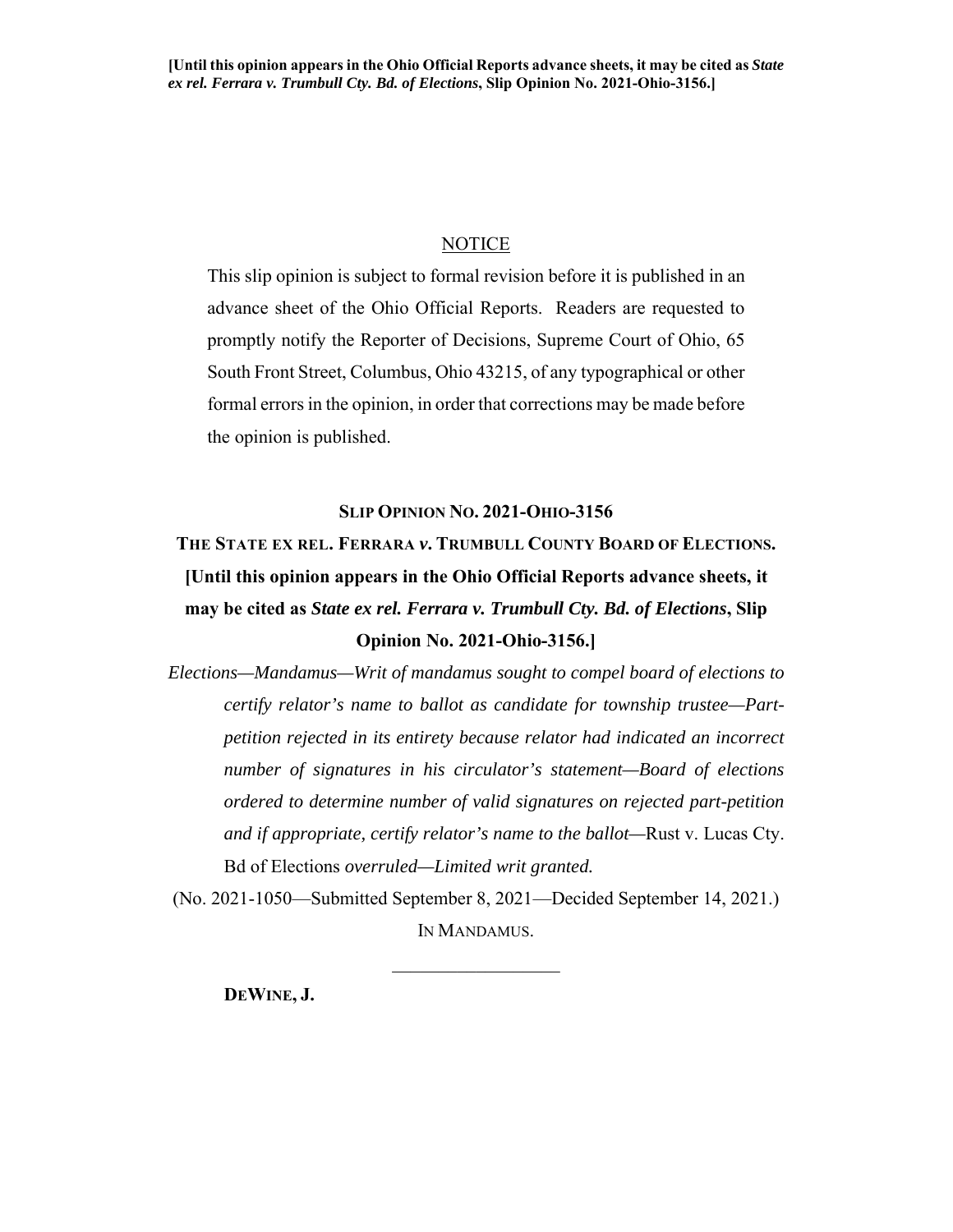**{¶ 1}** The Trumbull County Board of Elections is attempting to prevent Mark Ferrara's name from appearing on the ballot for Brookfield Township trustee. The board rejected an entire part-petition submitted by Ferrara because the partpetition contained one signature more than Ferrara had indicated. With the signatures from that part-petition invalidated, Ferrara fell short of the 25 signatures he needed. Ferrara seeks a writ of mandamus ordering the board of elections to certify his name to the ballot. We grant Ferrara a limited writ: we order the board of elections to determine the number of valid signatures on the part-petition at issue and, if appropriate, to certify Ferrara's name to the ballot.

#### **I. BACKGROUND**

**{¶ 2}** To appear on the ballot, Ferrara must amass 25 qualifying signatures of nomination. *See* R.C. 3513.253. The signatories must be electors residing in Brookfield Township who are registered to vote. *See* R.C. 3501.01(N). Nominating electors sign part-petitions. Each part-petition contains numbered cells in which electors provide their signatures and additional information. Below the signature cells, under the heading "Circulator Statement," is a blank for the circulator to indicate the number of signatures on the part-petition.

**{¶ 3}** Ferrara timely submitted a nominating petition that consisted of two part-petitions. The first part-petition contained 20 signatures, as he accurately indicated. The Trumbull County Board of Elections reviewed that petition and found 16 of those signatures to be valid.

**{¶ 4}** Ferrara's trouble arose with his second part-petition. Ferrara submitted 17 signatures, but on the blank space instructing him to indicate the number of signatures he wrote "16." The circulator statement signed by Ferrara further indicated that he "witnessed the affixing of every signature; that all signers were to the best of [his] knowledge and belief qualified to sign; and that every signature is to the best of [his] knowledge and belief the signature of the person whose signature it purports to be  $***$ ." Ferrara attests that the indication that the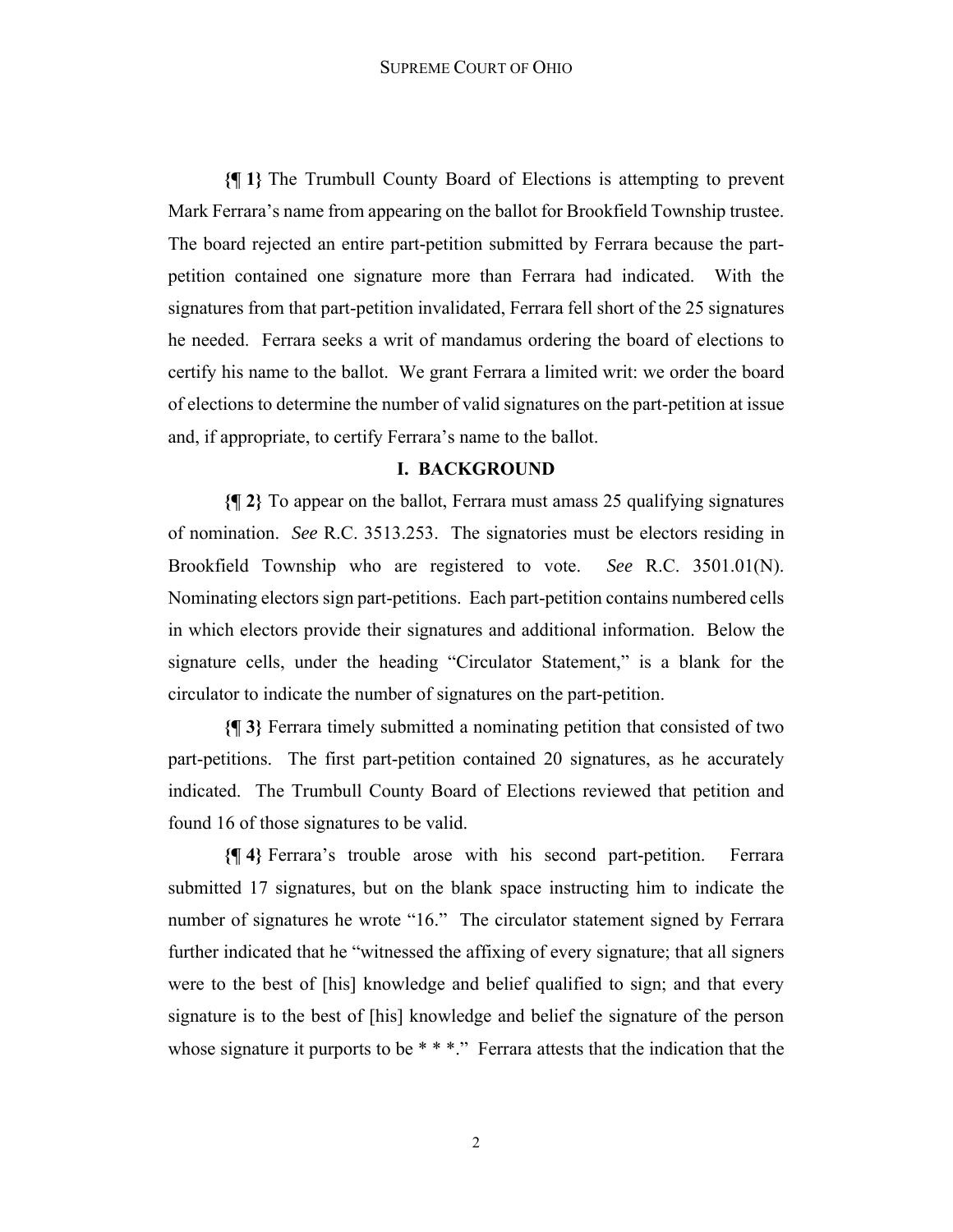part-petition contained 16 rather than 17 signatures was simply an error resulting from an inadvertent miscount, and no evidence has been submitted to the contrary. Nevertheless, based on Ferrara's counting mistake, the board of elections invalidated the entire part-petition.

**{¶ 5}** The director of the Trumbull County Board of Elections, Stephanie Penrose, informed Ferrara that the board unanimously rejected his nominating petition "due to undercounting of signatures on the circulator's statement." Ferrara promptly requested reconsideration. Citing the Ohio Secretary of State's Election Official Manual, the board of elections unanimously declined to reconsider his partpetition. Penrose explained, "The Election Official Manual is very clear that a partpetition must be invalidated in the event of undercounting on a circulator statement."

**{¶ 6}** Ferrara filed an original action in this court seeking a writ of mandamus to compel the board of elections to place his name on the November election ballot. We set an expedited briefing schedule sua sponte. 164 Ohio St.3d 1414, 2021-Ohio-2897, N.E.3d .

#### **II. ANALYSIS**

**{¶ 7}** "A writ of mandamus is an extraordinary remedy." *State ex rel. Brown v. Ashtabula Cty. Bd. of Elections*, 142 Ohio St.3d 370, 2014-Ohio-4022, 31 N.E.3d 596, ¶ 11. The writ will issue only if the relator demonstrates a clear legal right to relief, a clear legal duty on the part of the board to provide it, and the lack of an adequate remedy in the ordinary course of the law. *State ex rel. Waters v. Spaeth*, 131 Ohio St.3d 55, 2012-Ohio-69, 960 N.E.2d 452, ¶ 6. The parties agree that, with the November election drawing near, the third requirement is satisfied. *See also id*. When analyzing the first two requirements, the inquiry is whether the board " 'engaged in fraud, corruption, or abuse of discretion, or acted in clear disregard of applicable legal provisions.' " *Id.* at ¶ 7, quoting *Whitman v. Hamilton Cty. Bd. of Elections*, 97 Ohio St.3d 216, 2002-Ohio-5923, 778 N.E.2d 32, ¶ 11.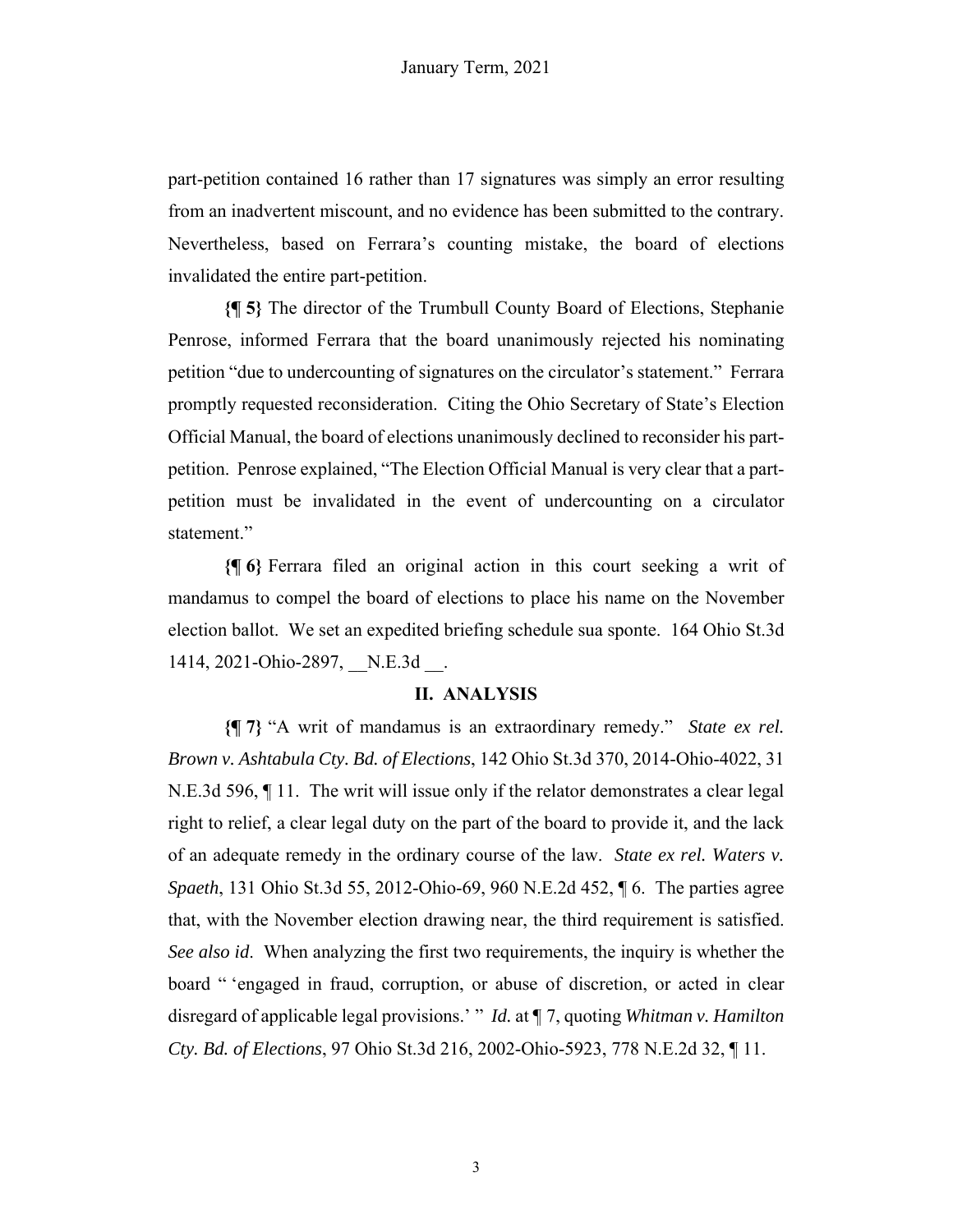#### *A. R.C. 3501.38 Does Not Authorize Invalidation of Ferrara's Part-Petition*

**{¶ 8}** The board of elections cites R.C. 3501.38(E)(1) and the guidance it received from the secretary of state interpreting that provision as the basis for its decision to toss out Ferrara's entire part-petition due to his undercount. R.C. 3501.38(E)(1) provides:

On each petition paper, the circulator shall indicate the number of signatures contained on it, and shall sign a statement made under penalty of election falsification that the circulator witnessed the affixing of every signature, that all signers were to the best of the circulator's knowledge and belief qualified to sign, and that every signature is to the best of the circulator's knowledge and belief the signature of the person whose signature it purports to be or of an attorney in fact acting pursuant to section 3501.382 of the Revised Code.

We have said that the requirements of R.C. 3501.38(E)(1) "are mandatory and require strict compliance," *State ex rel. Commt. for Referendum of Lorain Ordinance No. 77-01 v. Lorain Cty. Bd. of Elections*, 96 Ohio St.3d 308, 2002- Ohio-4194, 774 N.E.2d 239, ¶ 49. And "a board of elections shall accept any petition" that complies with the election laws. R.C. 3501.39(A).

**{¶ 9}** The question is whether an entire part-petition should be invalidated when a circulator "indicate[s]" the number of signatures but makes a minor, inadvertent mistake in recording the count of signatures on the ballot. We hold that it should not be.

**{¶ 10}** As an initial matter, there is nothing in the statutory text that requires a part-petition to be invalidated for such a mistake. R.C.  $3501.38(E)(1)$  requires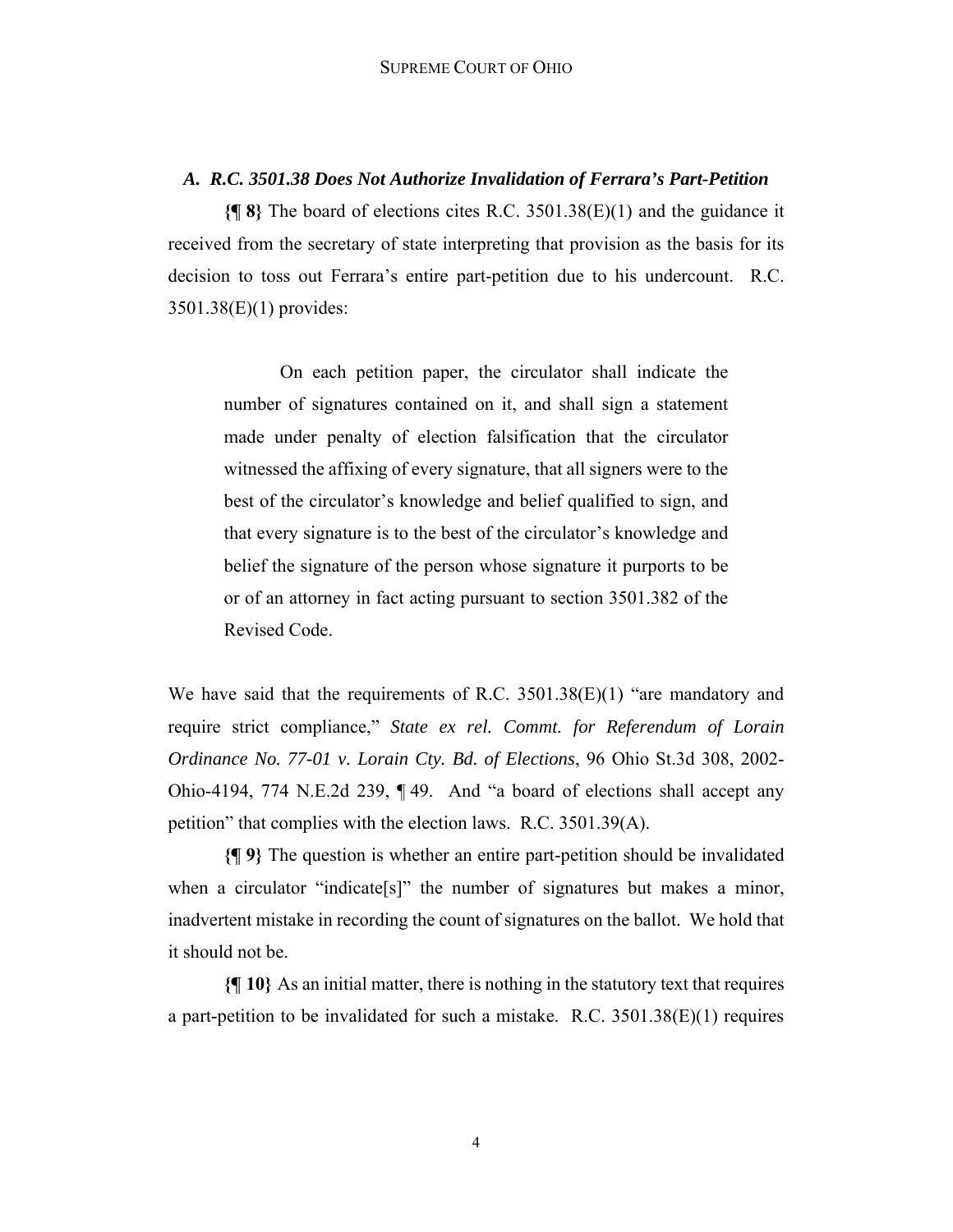the circulator to "indicate" the number of signatures, but it does not state that a petition should be invalidated if the indication is incorrect.

**{¶ 11}** Moreover, R.C. 3501.38 excludes a circulator's "indicat[ion]" of the number of signatures from its oath requirement. The statute requires a circulator to attest under penalty of election falsification that he witnessed every signature and that to the best of the circulator's knowledge, every signatory was qualified to sign and who the person purports to be. R.C.  $3501.38(E)(1)$ . Ferrara met these requirements by attesting that he had witnessed "the affixing of *every* signature" and that to the best of his knowledge and belief, "*all* signers" were qualified to sign and "*every* signature" was the signature of the person it purports to be. (Emphasis added.)

**{¶ 12}** In contrast, the statute contains no oath requirement for the number of signatures. The circulator is simply told to indicate the number of signatures. R.C.  $3501.38(E)(1)$ . Thus, there is nothing in the statute that mandates that Ferrara's part-petition be invalidated.

**{¶ 13}** The board of elections seeks to overcome the lack of statutory support for its position by relying on our prior decision in *Rust v. Lucas Cty. Bd of Elections*, 108 Ohio St.3d 139, 2005-Ohio-5795, 841 N.E.2d 766, and on the principle that the judiciary should defer to the secretary of state's interpretation of the statute.

**{¶ 14}** In *Rust*, we dealt with facts that were similar to those before us today. There, the board of elections rejected entire part-petitions that, like Ferrara's, contained more signatures than the circulator had indicated. *Id.* at ¶ 3. Rust provided an explanation for the undercount, saying that he had not included in his count signatures that he knew to be provided by unqualified people. *Id.* at ¶ 14. Nonetheless, the court found that the board had not abused its discretion in rejecting the entire part-petitions. It reached this conclusion by deferring to guidance provided by the secretary of state "instruct[ing] boards of elections that R.C.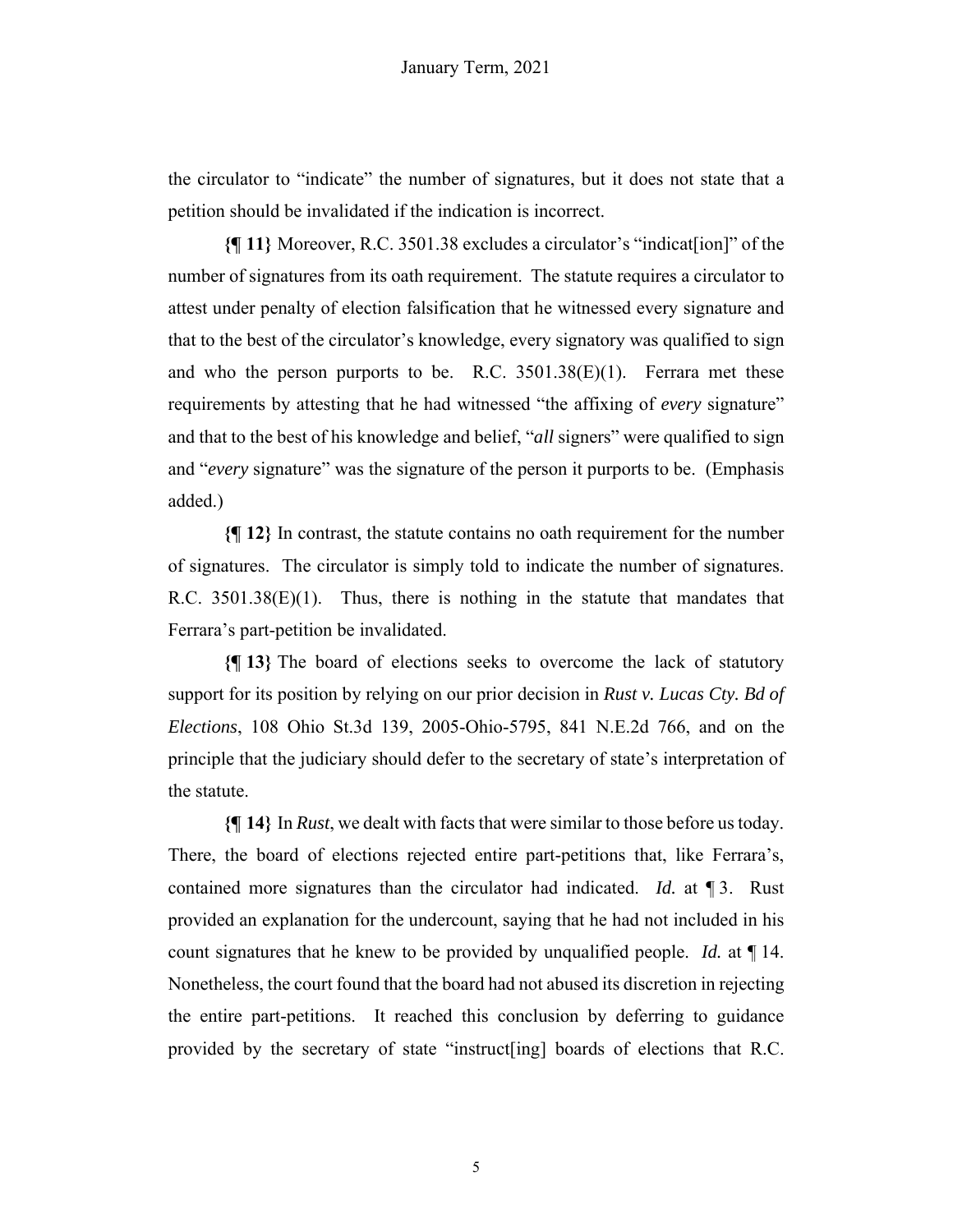3501.38 requires that if the number indicated by the circulator is less than the actual number of signatures, the entire part-petition must be invalidated." *Id*. at ¶ 12.

**{¶ 15}** Despite our holding in *Rust,* we have not always required a partpetition to be invalidated when the circulator has made a mistake in indicating the number of signatures. For example, in *State ex rel. Schwarz v. Hamilton Cty. Bd. of Elections*, 173 Ohio St. 321, 181 N.E.2d 888 (1962), we held that a writ of mandamus should issue ordering a candidate to be placed on the ballot after the board of elections rejected one of the candidate's part-petitions because it contained one more signature than had been indicated. We deemed the board of elections' decision to reject the petition "too technical, unreasonable and arbitrary." *Id.* at 323; *see also Ohio Mfrs.' Assn. v. Ohioans for Drug Price Relief Act*, 147 Ohio St.3d 42, 2016-Ohio-3038, 59 N.E.3d 1274, ¶ 19 ("In cases in which the circulator's statement slightly *undercounts* the signatures, this court has ordered the entire part-petition counted, so long as there is no indication of fraud or material misrepresentation" [emphasis in original]).

**{¶ 16}** Similarly, in *State ex rel. Citizens for Responsible Taxation v. Scioto Cty. Bd. of Elections*, 65 Ohio St.3d 167, 602 N.E.2d 615 (1992), we held that the board of elections erred in rejecting part-petitions on which the circulator had indicated one more signature than the part-petition actually contained. In doing so, we noted that our prior caselaw "implies that arithmetic error will be tolerated, but only if the error does not promote fraud." *Id.* at 172. We also looked to guidance from the secretary of state instructing boards of elections "to reject an entire partpetition only where the circulator states a number '*less* than the total number of *uncrossed out* signatures' (emphasis *sic*) and to, in effect, overlook discrepancies in the number of signatures 'in all other instances.' " *Id*.

**{¶ 17}** The guidance provided by the secretary of state is as confusing, and inconsistent, as our caselaw. The secretary instructs boards of elections to treat undercounts differently than overcounts. According to the secretary of state, if the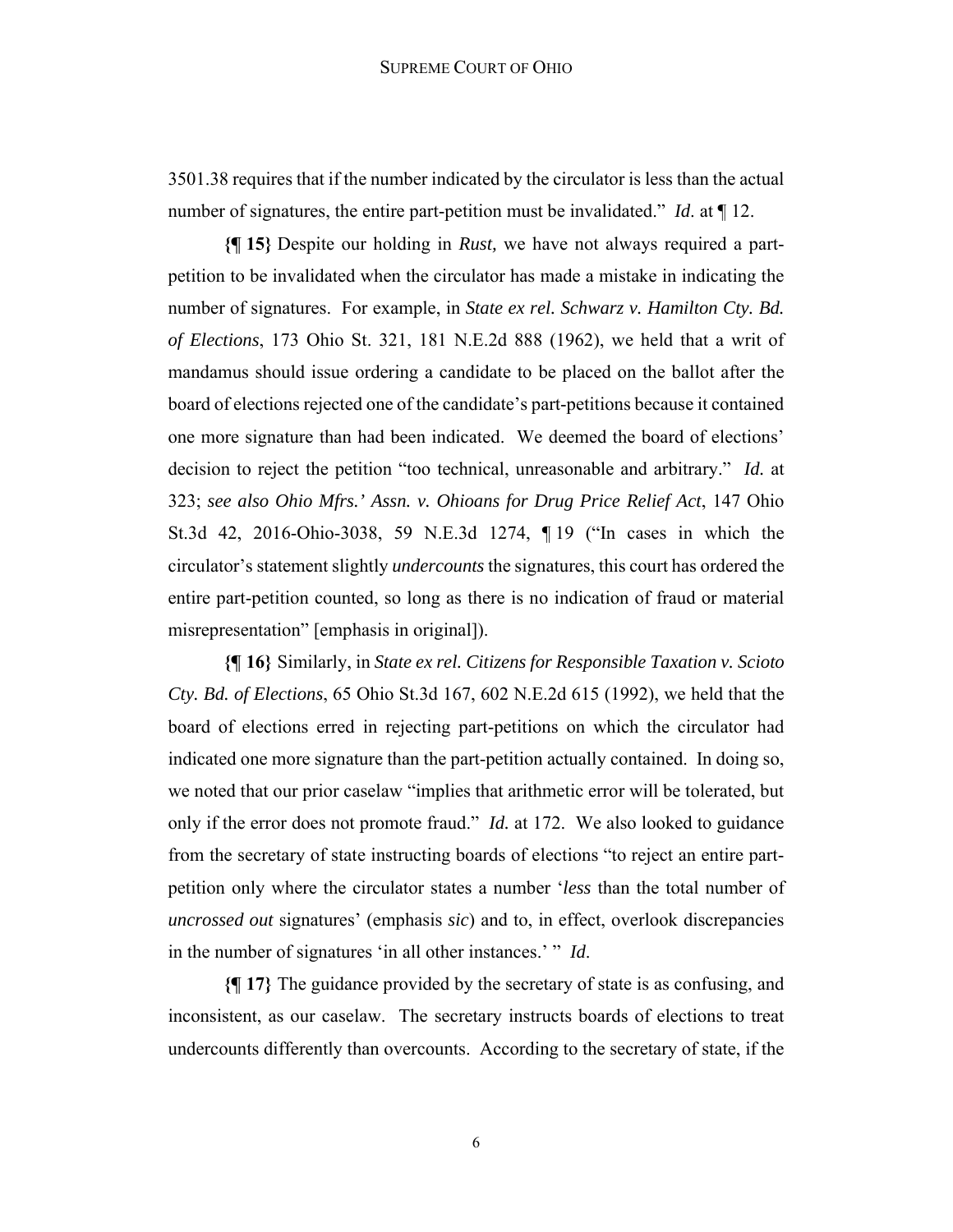circulator undercounts the number of signatures, "then the board must reject the entire part-petition." Ohio Secretary of State, *Election Official Manual*, Chapter 11, Section 1.03, p. 11-6 to 11-7. For authority in support of that directive, the manual cites our decision in *Rust*. *Id.* at p. 11-7, n. 16. In the case of an overcount, by contrast, "the board must review the validity of each signature as usual" as long as " 'there is no indication of fraud or material misrepresentation.' " *Id.* at p. 11-7, quoting *State ex rel. Curtis v. Summit Cty. Bd. of Elections*, 144 Ohio St.3d 405, 2015-Ohio-3787, 44 N.E.3d 261, ¶ 8. It is only when the overcount appears " 'systemic' " that the secretary of state guides the board to invalidate the entire part-petition. *Id.*, quoting *Ohio Mfrs.' Assn.* at ¶ 44.

**{¶ 18}** The different treatment of undercounts and overcounts by the secretary of state, and sometimes by this court, is befuddling. There is absolutely no support in the statute for drawing such a distinction. If R.C.  $3501.38(E)(1)$  truly required that an entire part-petition be invalidated as the result of an incorrect "indicat[ion]," it would make no difference whether the mistake is in indicating too many or too few signatures. It is telling that while the dissenting opinion attempts to defend this distinction, it offers no statutory basis for treating overcounts differently than undercounts.

**{¶ 19}** Peeling the onion reveals a very tenuous (and circular) basis for the rejection of Ferrara's part-petition. The board of elections cited guidance from the secretary of state to support its decision to invalidate Ferrara's part-petition. The secretary of state cited our decision in *Rust* as the justification for the guidance it issued. And in *Rust*, we deferred to the secretary of state's guidance in finding that the board of elections properly rejected a part-petition with an incorrect signature count.

**{¶ 20}** All of this raises the question whether deference to the secretary of state is appropriate in this instance. We hold that it is not. And because our decision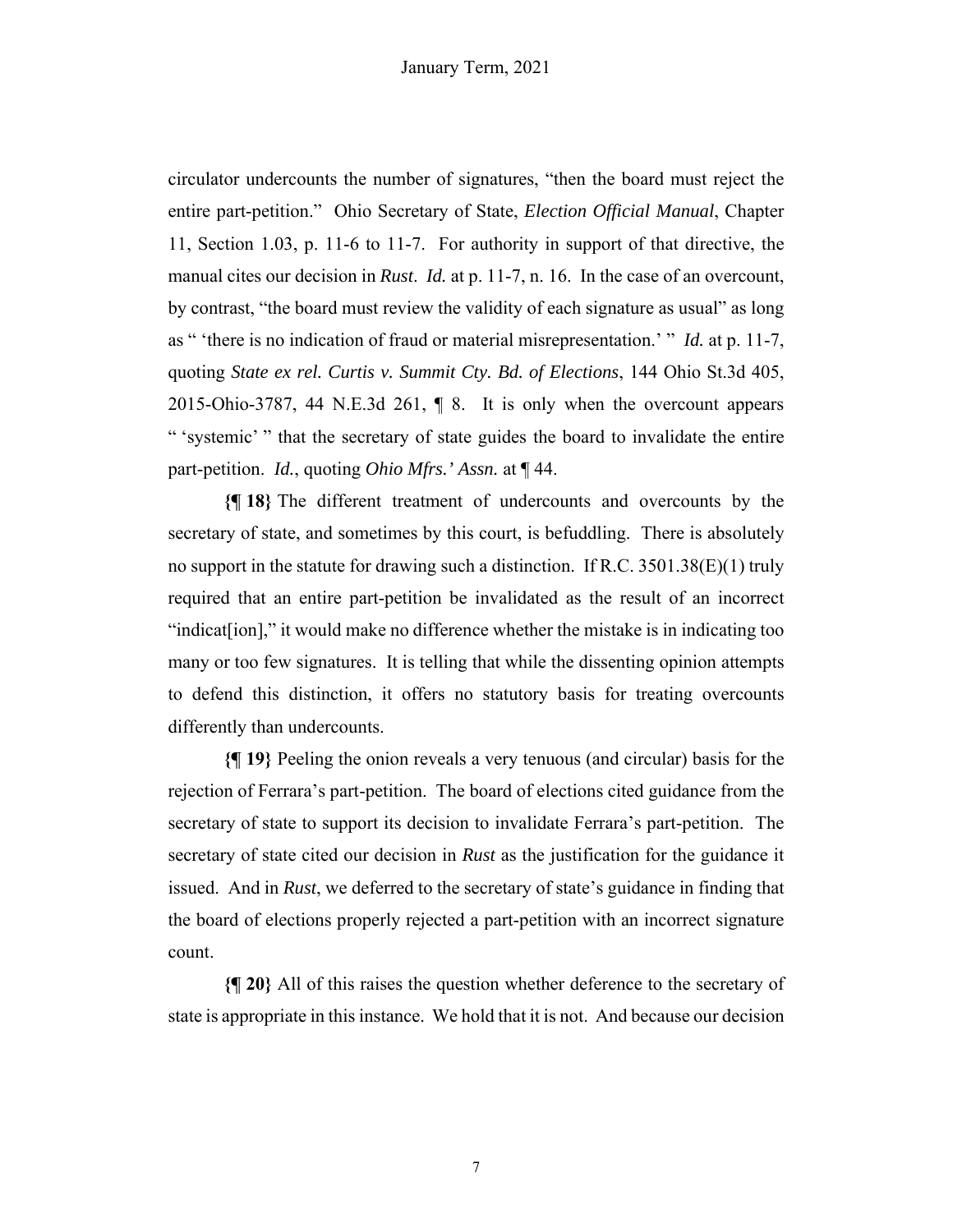in *Rust* was premised on deference to the secretary of state's interpretation and has created unnecessary confusion in this area of the law, we overrule *Rust*.

**{¶ 21}** The secretary of state has authority to issue to boards of elections "rules, directives, or advisories." *See* R.C. 3501.11(P). But only the judiciary has ultimate authority to interpret the law. *See Marbury v. Madison*, 5 U.S. 137, 177, 2 L.Ed. 60 (1803); *State ex rel. Davis v. Hildebrant*, 94 Ohio St. 154, 169, 114 N.E. 55 (1916) ("The construction of the laws and Constitution is for the courts"). We must "jealously guard[]" that division of power. *N. Pipeline Constr. Co. v. Marathon Pipe Line Co*., 458 U.S. 50, 60, 102 S.Ct. 2858, 73 L.Ed.2d 598 (1982) (plurality). There is authority that supports the principle that when a statute is truly ambiguous in that there are two equally persuasive and competing interpretations of the law, it is permissible for a court to consider an administrative construction of the statute. *See* R.C. 1.49(F); *Cleveland Clinic Found. v. Cleveland Bd. of Zoning Appeals*, 141 Ohio St.3d 318, 2014-Ohio-4809, 23 N.E.3d 1161, ¶ 29. But whatever weight one assigns to that principle, it applies only when a statute is truly ambiguous. *Id*. There is nothing ambiguous about R.C. 3501.38(E)(1).

**{¶ 22}** We do not share the dissenting opinion's concern that following the plain terms of R.C. 3501.38(E)(1) in this case will "open. the door to permit others without such evidence—and with perhaps less pure motives" than Ferrara—to exploit the petition process. Dissenting opinion at  $\P$  40. R.C. 3501.38(F) explicitly provides that if a circulator knowingly allows an unqualified person to sign or forge another's name, "that petition paper is invalid." And nothing in today's decision disturbs the litany of caselaw providing that evidence of fraud triggers full invalidation of a part-petition. *See, e*.*g.*, *Ohio Mfrs.' Assn*., 147 Ohio St.3d 42, 2016-Ohio-3038, 59 N.E.3d 1274, at ¶ 19-20.

**{¶ 23}** The plain terms of R.C. 3501.38(E)(1) provide no basis for the rejection of an entire part-petition based on a minor mistake in indicating the

8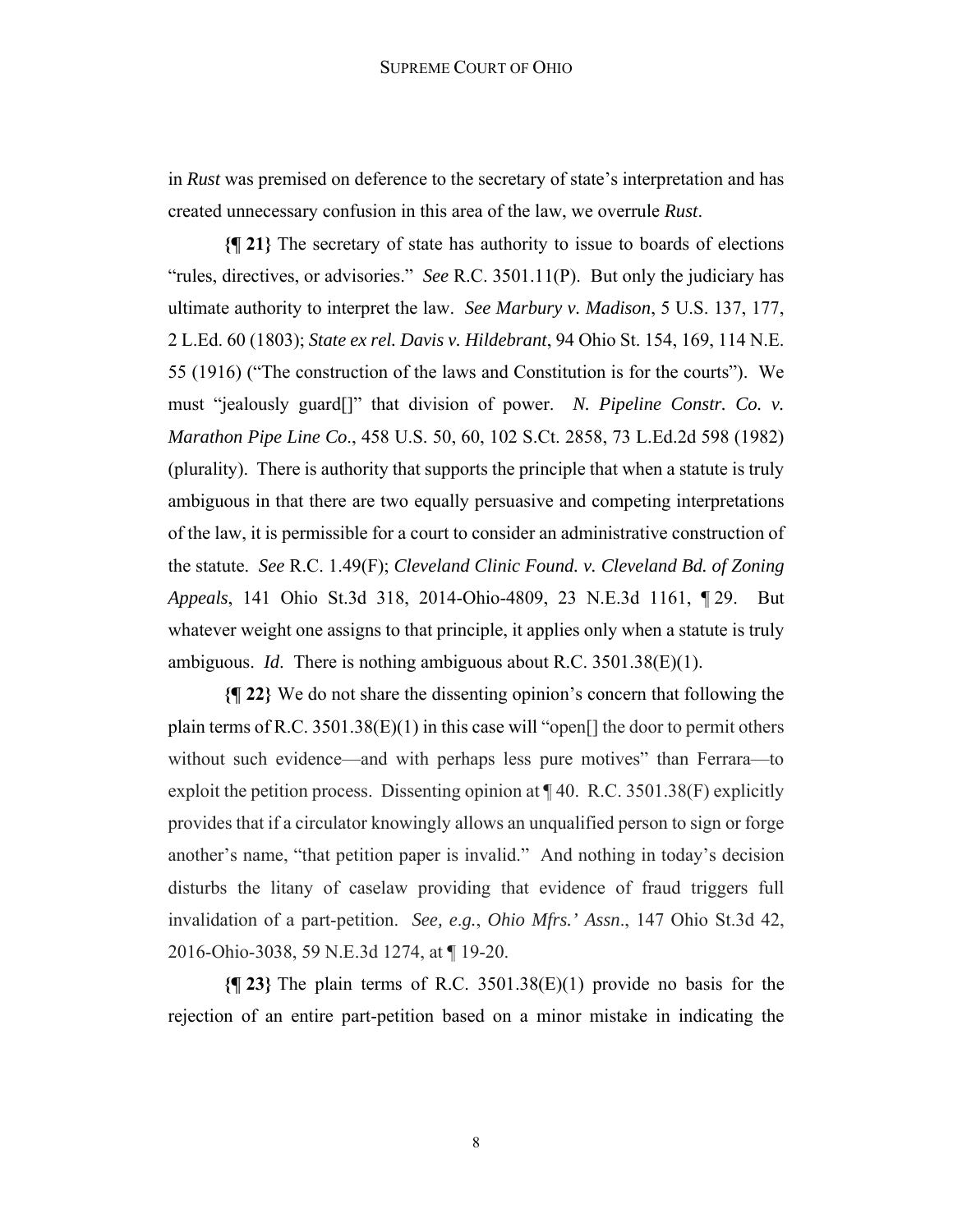number of signatures it contains. The Trumbull County Board of Elections erred in rejecting Ferrara's entire part-petition.

#### *B. The Writ Is Limited in Scope*

**{¶ 24}** Ferrara's requested relief is an order to the board of elections to certify his name to the ballot. The board's director stated, in an email to Ferrara, "It *appears* you would have had 32 valid signatures [and thus enough signatures to qualify for the ballot] had this part-petition been allowed." (Emphasis added.) However, while the board admits that its director wrote these words to Ferrara, the board now denies that it has actually verified the signatures on the disputed partpetition.

**{¶ 25}** Because the record does not conclusively demonstrate that the board of elections has verified the signatures on Ferrara's second part-petition, it would be premature for us to grant Ferrara's requested writ certifying him to the ballot. Thus, we order the Trumbull County Board of Elections to consider the 17 signatures Ferrara submitted in his second part-petition. If that review reveals that Ferrara has submitted a sufficient number of valid signatures, the board must certify his name to the ballot.

#### **III. CONCLUSION**

**{¶ 26}** We grant a writ of mandamus ordering the board to determine the number of valid signatures on Ferrara's second part-petition and, if appropriate, to certify his name to the ballot.

Limited writ granted.

O'CONNOR, C.J., and KENNEDY, FISCHER, DONNELLY, and STEWART, JJ., concur.

BRUNNER, J., dissents, with an opinion.

 **BRUNNER, J., dissenting.**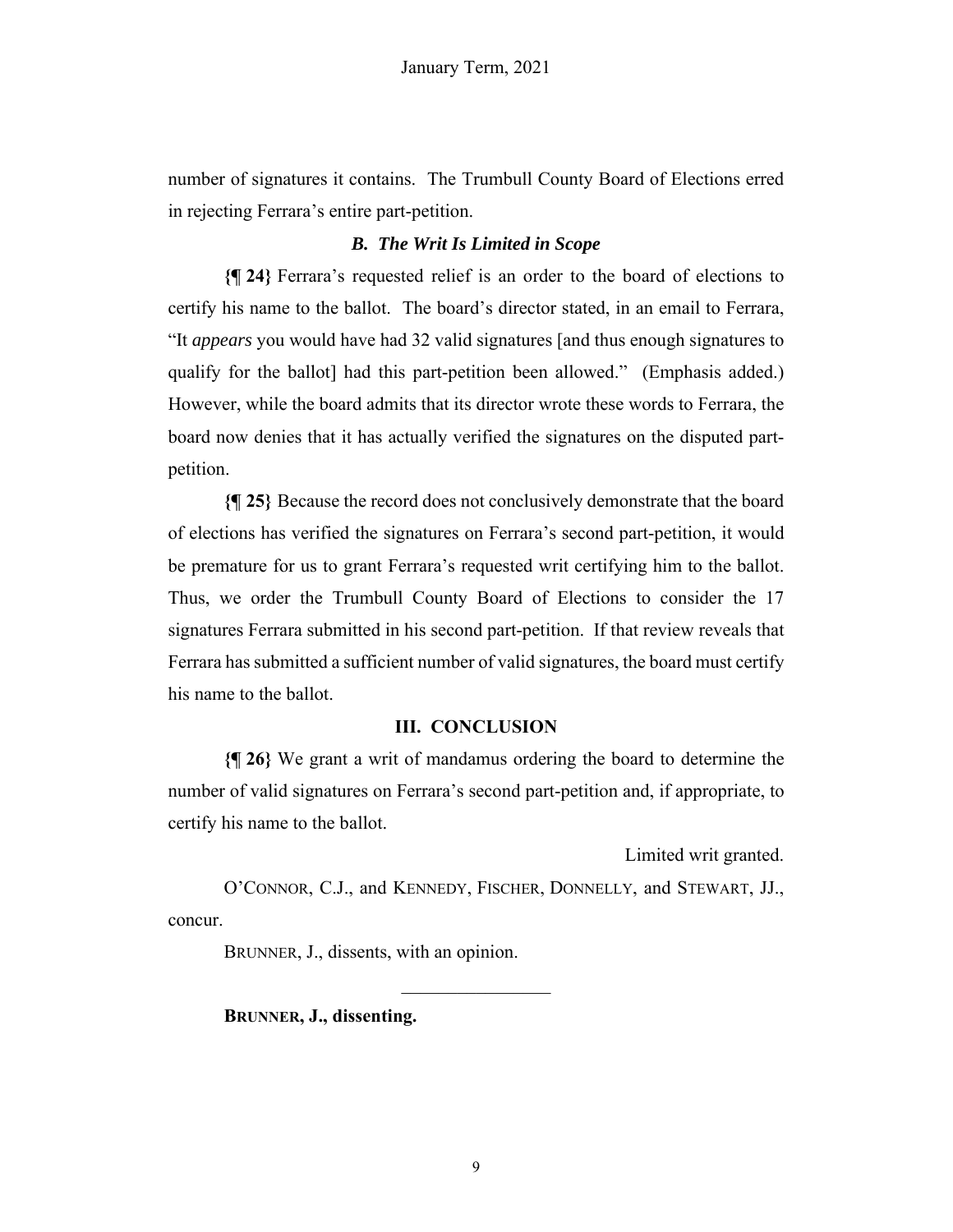#### SUPREME COURT OF OHIO

**{¶ 27}** I respectfully dissent from the majority opinion because at no time did relator, Mark Ferrara, state that he actually witnessed all 17 signatures on the part-petition in question. Nor has he provided to the board or this court an afterthe-fact affidavit confirming that he did. Ferrara attested in the circulator's statement on the disputed part-petition to having witnessed only 16 signatures. In the affidavit he submitted with his brief, he stated: "The second part petitions [sic] contained a total of 17 signatures, however, I inadvertently, attested that there was a total of 16 total signatures. This was a result of inadvertently miscounting the total number of signatures. I did not intend to mislead the Board of Elections." In other words, the circulator's statement of the part-petition in question indicates that Ferrara witnessed only 16 of the 17 signatures appearing on the part-petition. His affidavit filed with his complaint does not vouch for the additional signature appearing on the petition by affirmatively stating that he witnessed all 17. He states only that he wrote in the wrong number. Because of this simple, critical deficiency, Ferrara is not entitled to a writ of mandamus.

[M]andamus is an extraordinary remedy that is to be exercised with great caution and issued only when the right and duty is absolutely clear. Mandamus will not issue in doubtful cases. *State ex rel. Taylor v. Glasser*, 50 Ohio St.2d 165, 364 N.E.2d 1 (1977); *State ex rel. Shafer v. Ohio Turnpike Comm.*, 159 Ohio St. 581, 113 N.E.2d 14 (1953); *State ex rel. Connole v. Cleveland Bd. of Edn.*, 87 Ohio App.3d 43, 621 N.E.2d 850 (1993); *State ex rel. Dayton-Oakwood Press v. Dissinger*, 32 Ohio Law Abs. 308, 1940 Ohio App. LEXIS 1173 (1940). The Supreme Court of Ohio has also established that the facts submitted in support of the complaint for mandamus and the proof produced must be plain, clear, and convincing before a court is justified in using the "strong arm of the law" and granting a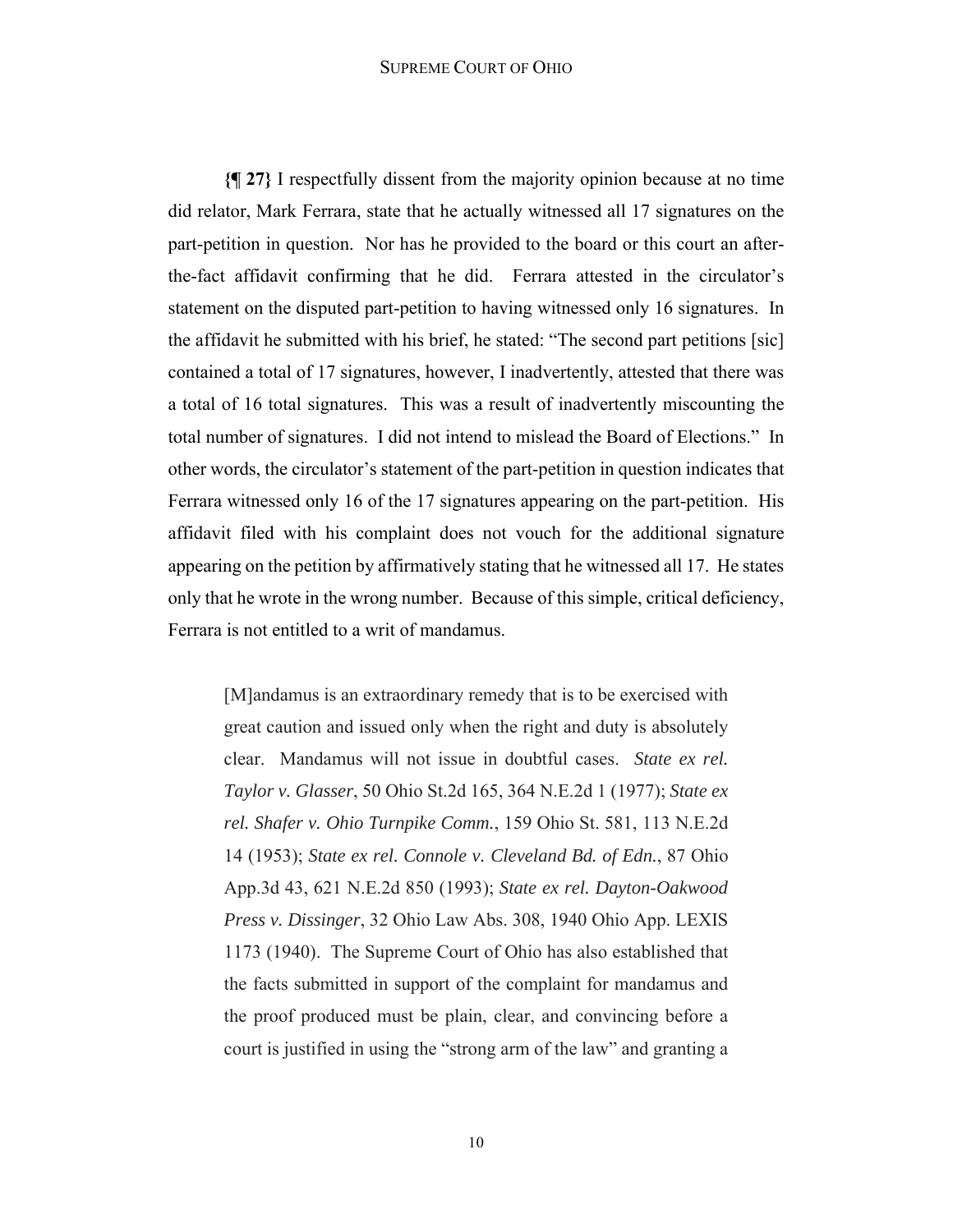writ of mandamus. *State ex rel. Pressley v. Indus. Comm. of Ohio*, 11 Ohio St.2d 141, 161, 228 N.E.2d 631 (1967).

*State ex rel. S.P. v. Cleveland*, 8th Dist. Cuyahoga No. 105795, 2018-Ohio-2063,  $\P$ 8.

**{¶ 28}** With Ferrara attesting to only 16 signatures, the board of elections is unable to determine which of the 17 signatures appearing on the part-petition was not witnessed. Thus, not only has Ferrara not shown that he is entitled to relief, but also the board does not have a duty to provide the relief requested and so has not erred in rejecting Ferrara's part-petition.

**{¶ 29}** And rather than focusing on the question of whether deference should be given to the secretary of state's interpretation of a statute, the legal analysis of which seems to have swirled to the point of making less clear the line between the executive and judicial branches, we simply should be reviewing the facts before us in this original action in mandamus and deciding whether the relator has complied with the law—that is, whether he is entitled to the relief he seeks. Ferrara must establish "a clear legal right to the requested relief, a clear legal duty on the part of the board to provide it, and the lack of an adequate remedy in the ordinary course of the law [and he must] \* \* \* make this showing by clear and convincing evidence." *State ex rel. Tarrier v. Public Emps. Retirement Bd.*, 164 Ohio St.3d 137, 2021-Ohio-649, 172 N.E.3d 129, ¶ 15. Ferrara has not provided evidence to the board of elections or this court that he has complied with the law. Specifically, at no point has he stated that he witnessed all 17 signatures on the partpetition in question or that all 17 signatures are signatures of persons who to his knowledge and belief are qualified to sign the petition as electors or that all 17 signatures are signatures of the persons whose signatures they purport to be. *See*  R.C.  $3501.38(E)(1)$ .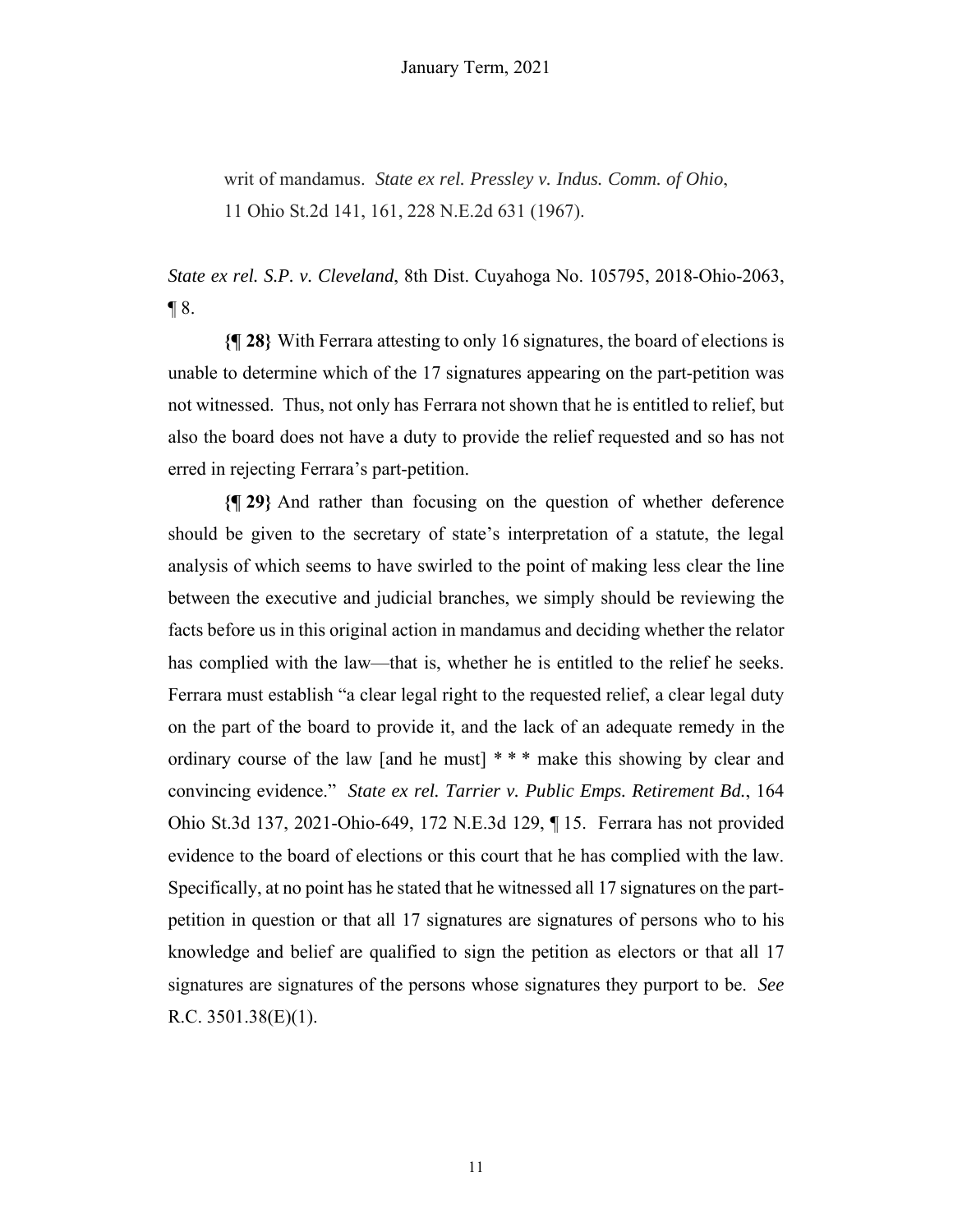**{¶ 30}** It would behoove this court to revisit the words of our concise decision in *State ex rel. Reese v. Tuscarawas Cty. Bd. of Elections*, which in total states:

The relator has failed to comply with statutory requirements as to his petition for candidate. The action of the board of elections in rejecting the petition was not an abuse of discretion or contrary to law. The writ of mandamus is denied.

6 Ohio St.2d 66, 67, 215 N.E.2d 698 (1966).

# **The Requirements of R.C. 3501.38**

**{¶ 31}** R.C. 3501.38 requires:

*All* declarations of candidacy, nominating petitions, or other petitions presented to or filed with the secretary of state or a board of elections or with any other public office for the purpose of becoming a candidate for any nomination or office or for the holding of an election on any issue *shall*, in addition to meeting the other specific requirements prescribed in the sections of the Revised Code relating to them, *be governed by the following rules:* 

(Emphasis added.) When a candidate desires to run for office, he or she must qualify as a candidate by filing a petition with the appropriate elections office. Depending on the office sought, there are other statutory requirements that must be met, but universally, petitions not governed by local municipal charter are subject to the requirements of R.C. 3501.38. Of particular importance in Ferrara's case is the circulator's-statement requirement contained in R.C. 3501.38, which provides: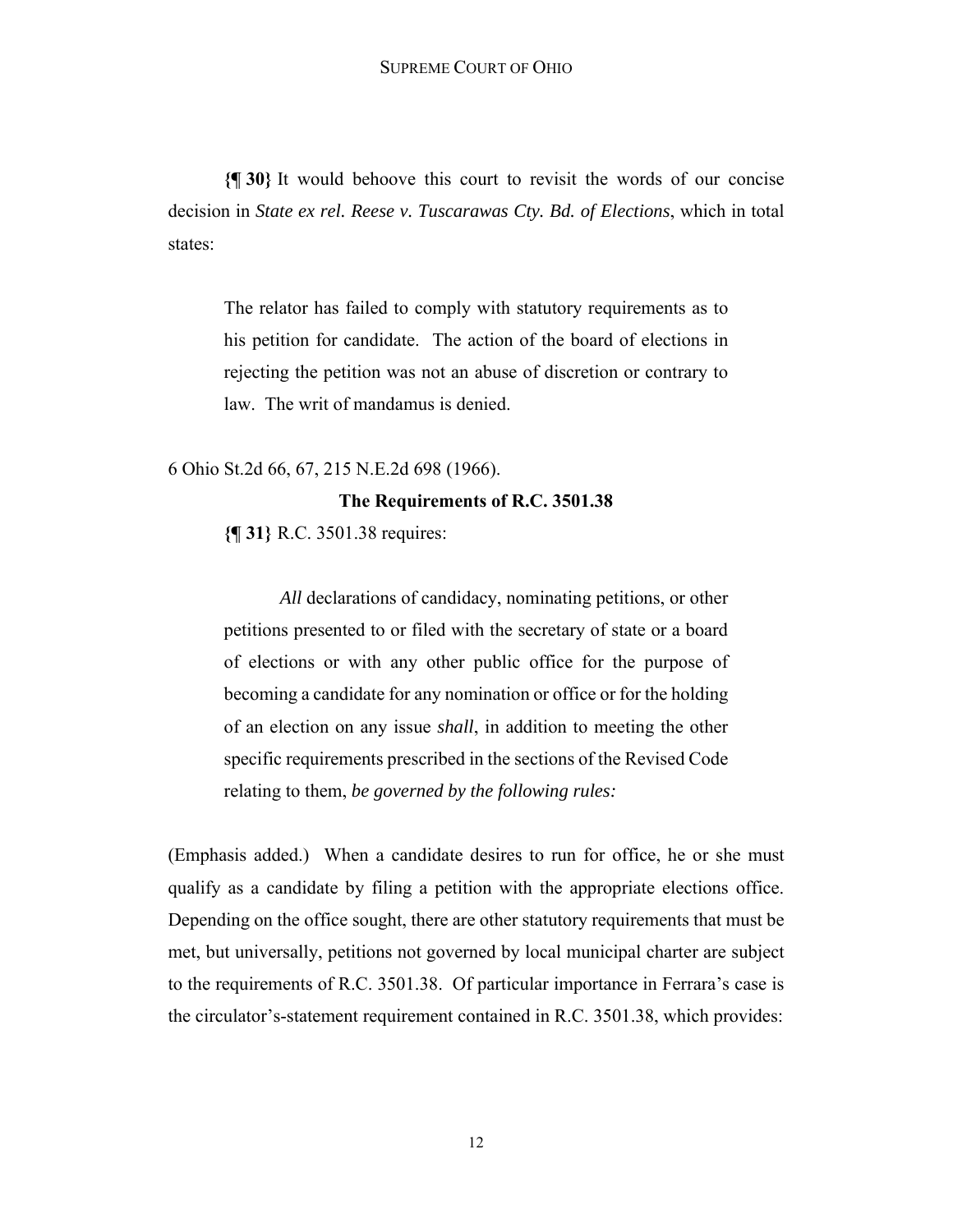(E)(1) On each petition paper, the circulator shall indicate the number of signatures contained on it, and *shall sign a statement made under penalty of election falsification that the circulator witnessed the affixing of every signature*, that *all signers were to the best of the circulator's knowledge and belief qualified to sign*, and that *every signature is to the best of the circulator's knowledge and belief the signature of the person whose signature it purports to be* or of an attorney in fact acting pursuant to section 3501.382 of the Revised Code. \* \* \*

\* \* \*

(F) Except as otherwise provided in section 3501.382 of the Revised Code, *if a circulator knowingly permits an unqualified person to sign a petition paper* or permits a person to write a name other than the person's own on a petition paper, *that petition paper is invalid*; otherwise, the signature of a person not qualified to sign shall be rejected but shall not invalidate the other valid signatures on the paper.

(G) *The circulator of a petition may, before filing it in a public office, strike from it any signature the circulator does not wish to present as a part of the petition.*

(Emphasis added.) The majority acknowledges the requirement in R.C. 3501.38(E)(1) that the circulator "indicate the number of signatures contained on" the part-petition but disregards the fact that the indicated number is *part of the circulator's statement,* which is made under penalty of election falsification. R.C.  $3501.38(E)(1)$ . The circulator's statement on the part-petition in question appears below: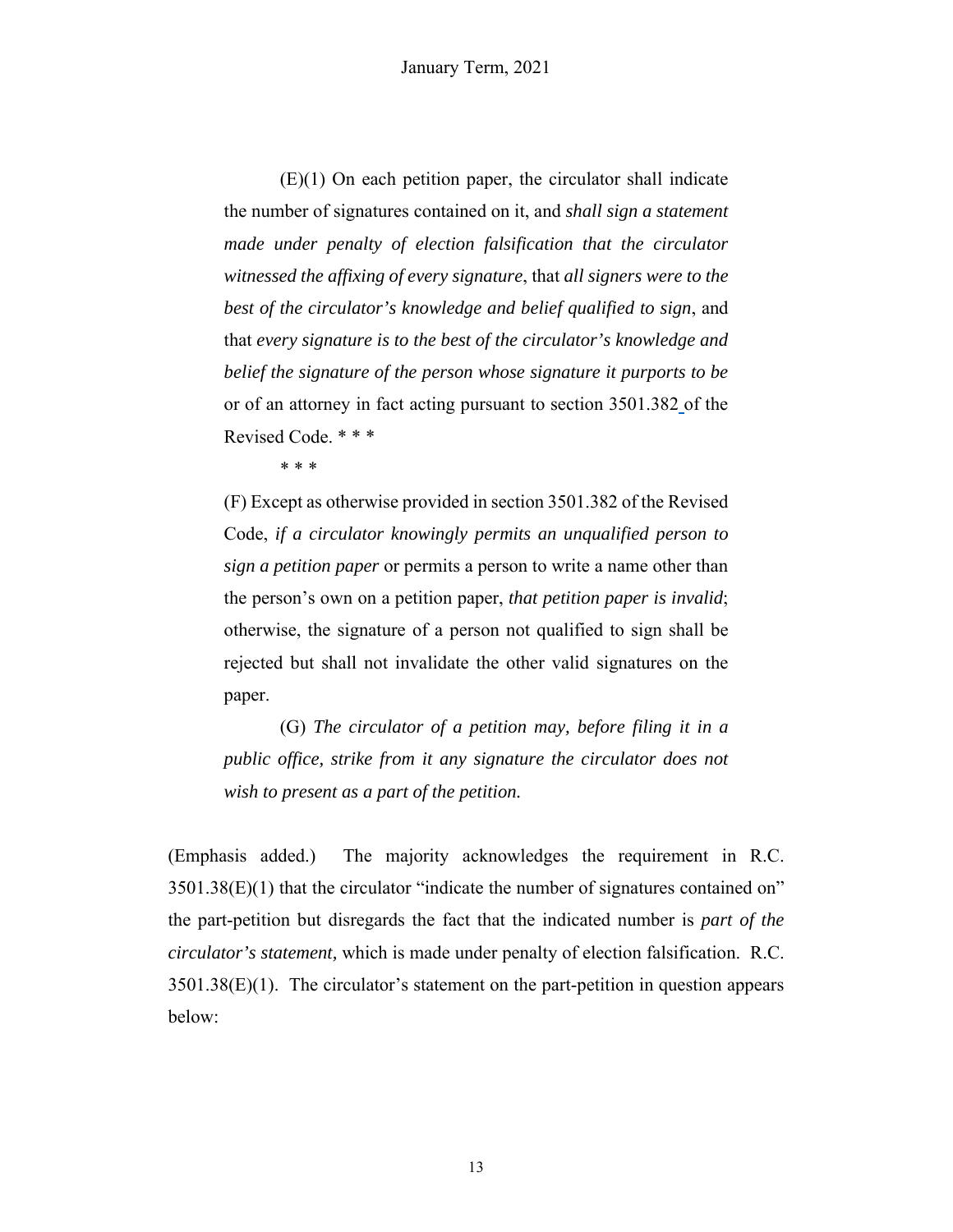#### **Circulator Statement**

Must be completed and signed by the circulator.

 $\Sigma$  RDALA clectare under penalty of election falsification that I reside at the address appearing below my signature; that I am the circulator of the foregoing petition containing  $\mathbb{Z}^6$ signatures; that I witnessed the affixing of every signature; that all signers were to the best of my knowledge and belief qualified to sign; and that every signature is to the best of my knowledge and belief the signature of the person whose signature it purports to be or of an attorney in fact acting pursuant to section 3501.382 of the Revised Code.

Z Mare

The indication of 16, and not 17, signatures witnessed, believed to be qualified, and believed to be those of the persons whose they purport to be leaves the board of elections in a quandary—which of the 17 signatures did not pass muster?

**{¶ 32}** It is significant that R.C. 3501.38(G) permits the circulator of the petition, before filing it, to strike from it any signature the circulator does not wish to present as part of the petition. Ferrara did not do this. Thus, when the board of elections noticed that there were 17 signatures, none of which had been stricken, while Ferrara had attested to only 16, the board was left to guess which of the 17 signatures was not subject to his attestation in his circulator's statement.

**{¶ 33}** No board of elections has the discretion or the authority to not follow the law. R.C. 3501.11 (boards of elections "shall perform all the duties imposed by law"). Because the circulator's statement addresses only 16 of the 17 signatures on the part-petition in question, R.C. 3501.38(F) applies and requires that the entire part-petition be invalidated. *See* R.C. 3501.38(F) ("if a circulator knowingly permits an unqualified person to sign a petition paper \* \* \* that petition paper is invalid"). " 'The word "knowingly," as used in the statute, is used in its ordinary and common meaning that one is aware of existing facts.' " *State ex rel. Oster v. Lorain Cty. Bd. of Elections*, 93 Ohio St.3d 480, 487, 756 N.E.2d 649 (2001), quoting *State ex rel. Carson v. Jones*, 24 Ohio St.2d 70, 72, 263 N.E.2d 567 (1970),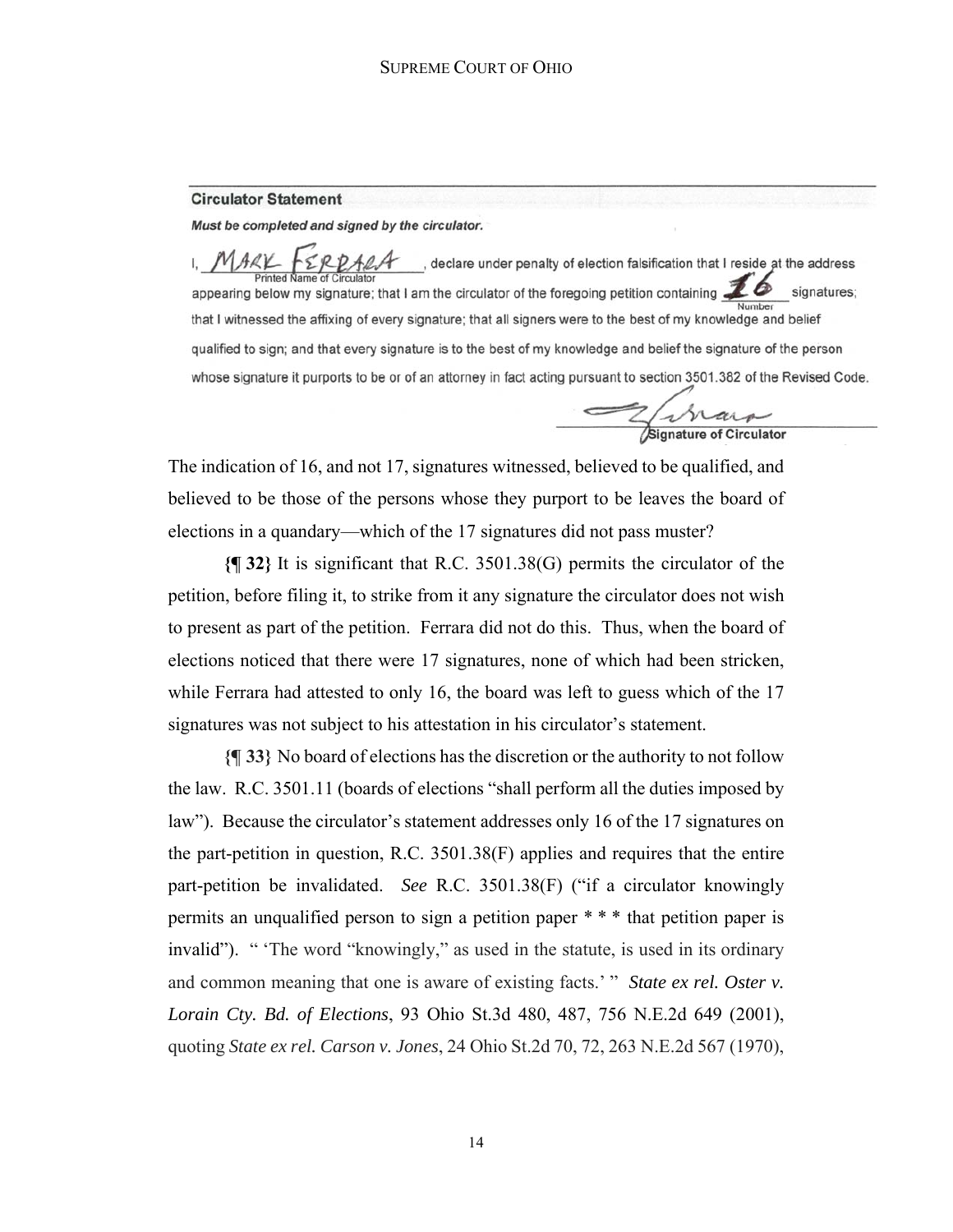and citing *State ex rel. Citizens for Responsible Taxation v. Scioto Cty. Bd. of Elections*, 65 Ohio St.3d 167, 174, 602 N.E.2d 615 (1992). The fact of Ferrara's signature, made under penalty of election falsification, a felony of the fifth degree, R.C. 3501.38(J), cannot lead us to any other conclusion than that his signing of the circulator's statement was done with knowledge of the existing facts that he was attesting to only 16 of the 17 signatures filed.

**{¶ 34}** In *Prince v. Franklin Cty. Bd. of Elections*, 10th Dist. Franklin No. 98AP-495, 1998 Ohio App. LEXIS 6290, \*14-15 (Dec. 24, 1998), the Tenth District Court of Appeals found no mens rea requirement under R.C. 3501.38(E). The court relied on *Morford v. Pyle*, 53 S.D. 356, 220 N.W. 907 (1928), which construed a similar statute requiring that a circulator attest that he observed every person sign.

"When a person circulates a referendum petition, it is his duty to see \*\*\* every person who signs it. Unless he does \*\*\* see them all sign, he cannot honestly say that \* \* \* each of them signed it personally  $***$ ; and when a person, not knowing these facts, makes the affidavit above set out, such affidavit is false, and must be knowingly false, and all the names on such petition must be rejected."

(Ellipses added in *Prince*.) *Prince* at \*14-15, quoting *Morford* at 910. Here, the board of elections, following the instruction of the secretary of state, properly followed R.C.  $3501.38(E)(1)$  and (F) and rejected Ferrara's part-petition.

**{¶ 35}** Boards of elections are required to "[r]eview, examine, and certify the sufficiency and validity of petitions and nomination papers," R.C.  $3501.11(K)(1)$ , and "perform all the duties imposed by law," R.C. 3501.11. Boards of elections must "accept any petition described in section 3501.38 of the Revised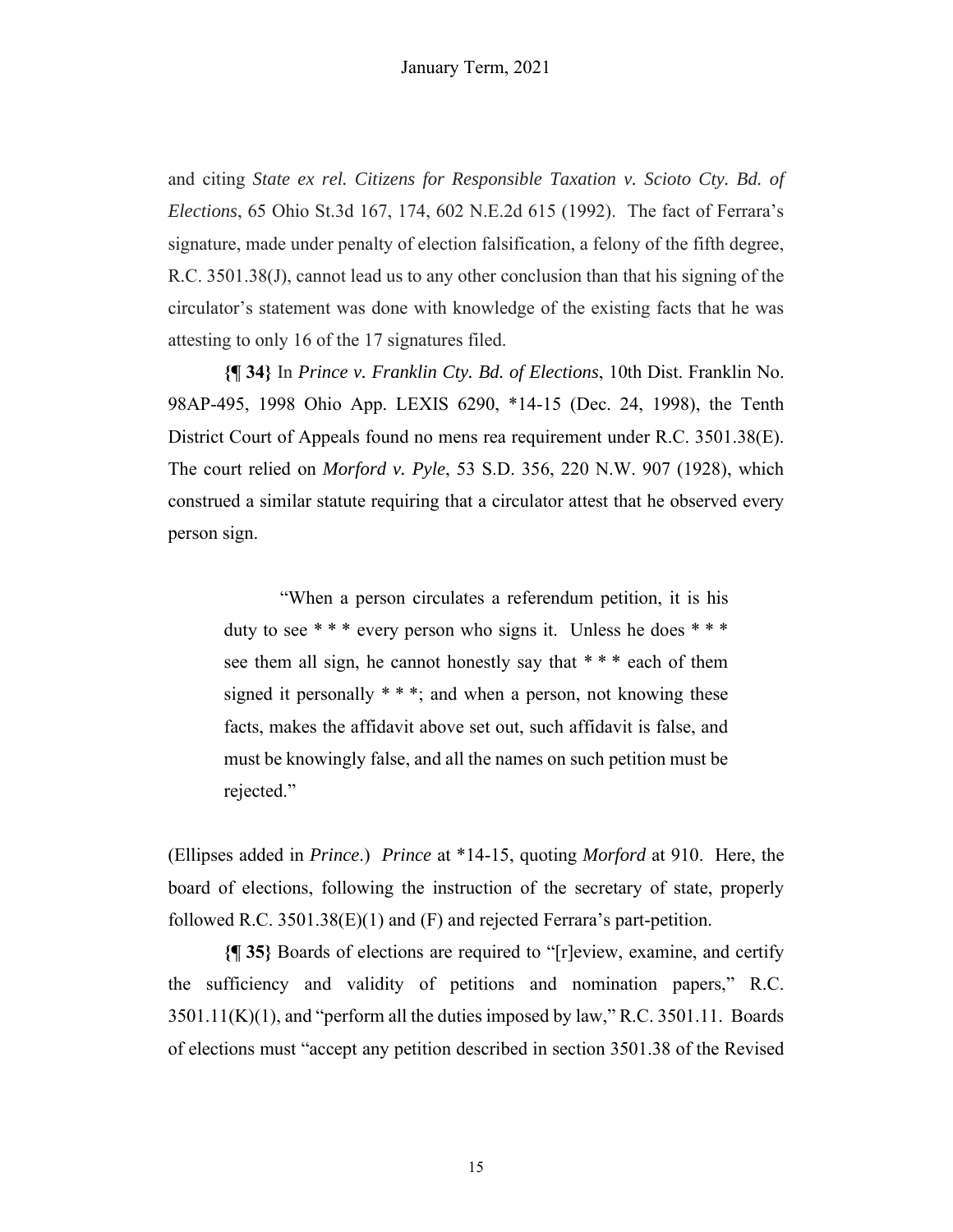Code unless  $***$  [t]he candidate's  $***$  petition violates the requirements of [R.C. Chapter 3501]  $***$  or any other requirements established by law." R.C. 3501.39(A). To grant a writ of mandamus ordering the board of elections to accept or even review Ferrara's part-petition in the absence of *any* evidence that he did, in fact, comply with R.C.  $3501.38(E)(1)$  is not appropriate when the board does not have a clear legal duty to accept or review the part-petition. Ferrara has failed to clearly and convincingly demonstrate any right to relief. And there is no basis to find from these facts that the board of elections " 'acted fraudulently or corruptly, abused its discretion, or clearly disregarded applicable law.' " *State ex rel. Miller v. Hamilton Cty. Bd. of Elections*, \_\_Ohio St.3d \_\_, 2021-Ohio-831, \_\_N.E.3d\_\_, ¶ 28, quoting *State ex rel. Brown v. Butler Cty. Bd. of Elections*, 109 Ohio St.3d 63, 2006-Ohio-1292, 846 N.E.2d 8, ¶ 23. The writ of mandamus should be denied.

#### **Deference to Secretary of State's Interpretations of Election Laws**

**{¶ 36}** In reaching its decision in this case, the majority unnecessarily entangles itself with whether this court should give deference to the secretary of state's interpretation of the law. R.C. 3501.05 requires the secretary of state to "[i]ssue instructions \* \* \* to members of the boards as to the proper methods of conducting elections" and "[p]repare rules and instructions for the conduct of elections." R.C. 3501.05(B), (C). R.C. 3501.11 requires boards of elections to "[m]ake and issue rules and instructions, not inconsistent with law or the rules, directives, or advisories issued by the secretary of state" and "[p]erform other duties as prescribed by law or the rules, directives, or advisories of the secretary of state." R.C. 3501.11(E), (P). *See also State ex rel. Waters v. Spaeth*, 131 Ohio St.3d 55, 59, 2012-Ohio-69, 960 N.E.2d 452, ¶ 16.

**{¶ 37}** We should not fault the board of elections for following the secretary of state's election-official manual. That is its duty. It would appear that the secretary's manual provides an interpretation of R.C. 3501.38(E)(1) and (F) without supplying the rationale or explanation for its methods of implementation.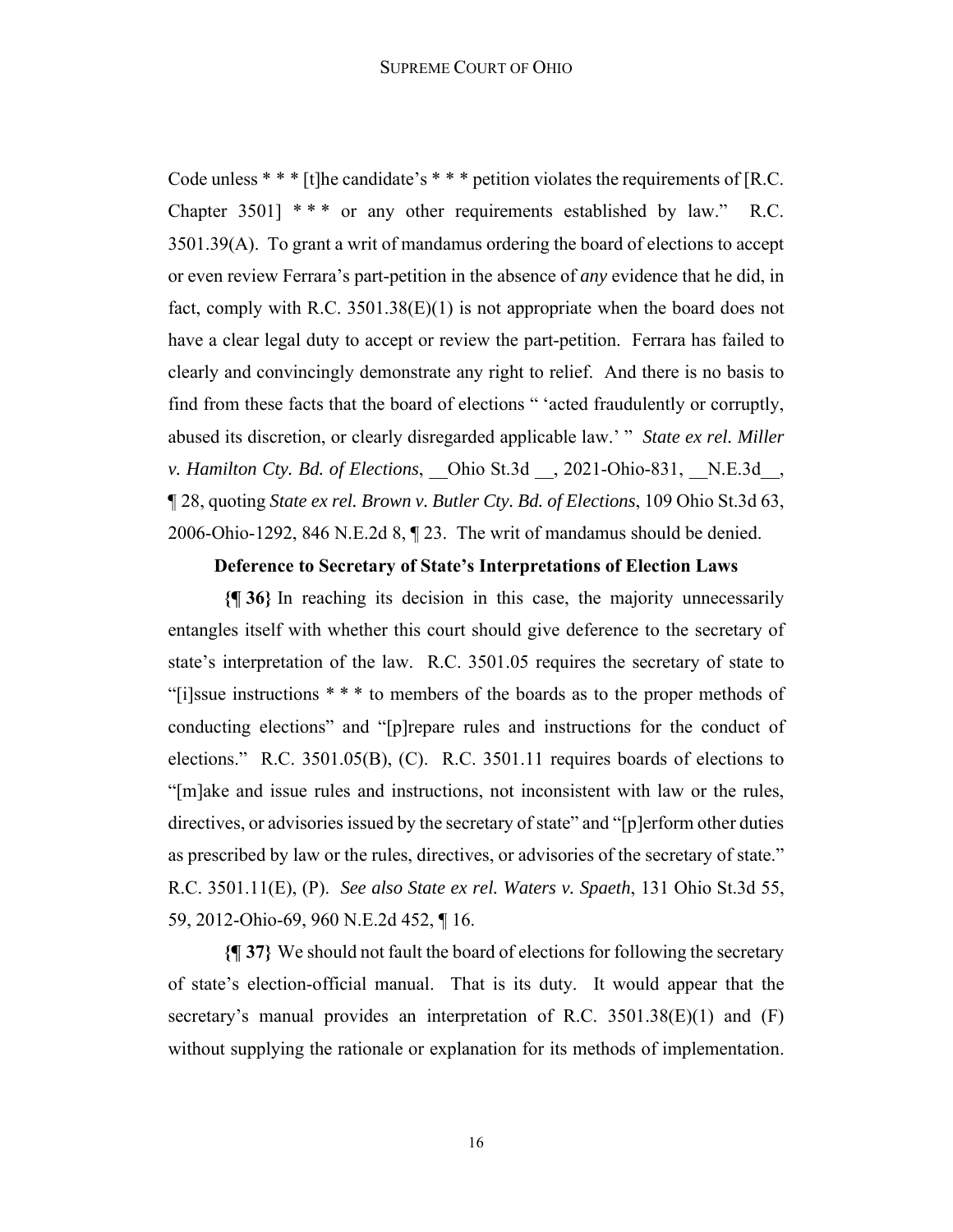Perhaps the secretary's policy and resulting instruction requiring differing outcomes depending on whether there are more or fewer signatures indicated in the circulator's statement than actual uncrossed-out signatures (*see* R.C. 3501.38(G)) on a part-petition appears illogical and less than ideal. The policy could be taken as observing the sentiment in our caselaw that " 'mere technical irregularities' within an election petition will not serve to deny the electorate the opportunity to make a choice between candidates." *State ex rel. Schmelzer v. Cuyahoga Cty. Bd. of Elections*, 2 Ohio St.3d 1, 2, 440 N.E.2d 801 (1982). But even in *Schmelzer*, we recognized that the failure "to comply with the unequivocal statutory requirements governing [a] petition for candidacy and 'the action of the board of elections in rejecting the petition was not an abuse of discretion or contrary to law" and that a writ of mandamus was properly denied. *Schmelzer* at 4. This would explain the secretary's policy that in the case of a larger number in the circulator's statement than the number of signatures on the part-petition, there exists the assurance that *all* the petition signatures are attested to according to R.C. 3501.38(E). In such case, unlike Ferrara's case, the board of elections is not left guessing which signature does not meet the requirements of 3501.38(E).

This difference in treatment at least makes intuitive sense: if a circulator states that he or she witnessed 20 signatures and there are 22 signatures on the part-petition, that means that there are two that he or she did not witness. How can the reviewing board of elections be expected to tell which signatures the circulator didn't witness? On the other hand, if there are 22 signatures and the circulator states that he or she witnessed 28, the circulator has attested to having witnessed at least 22.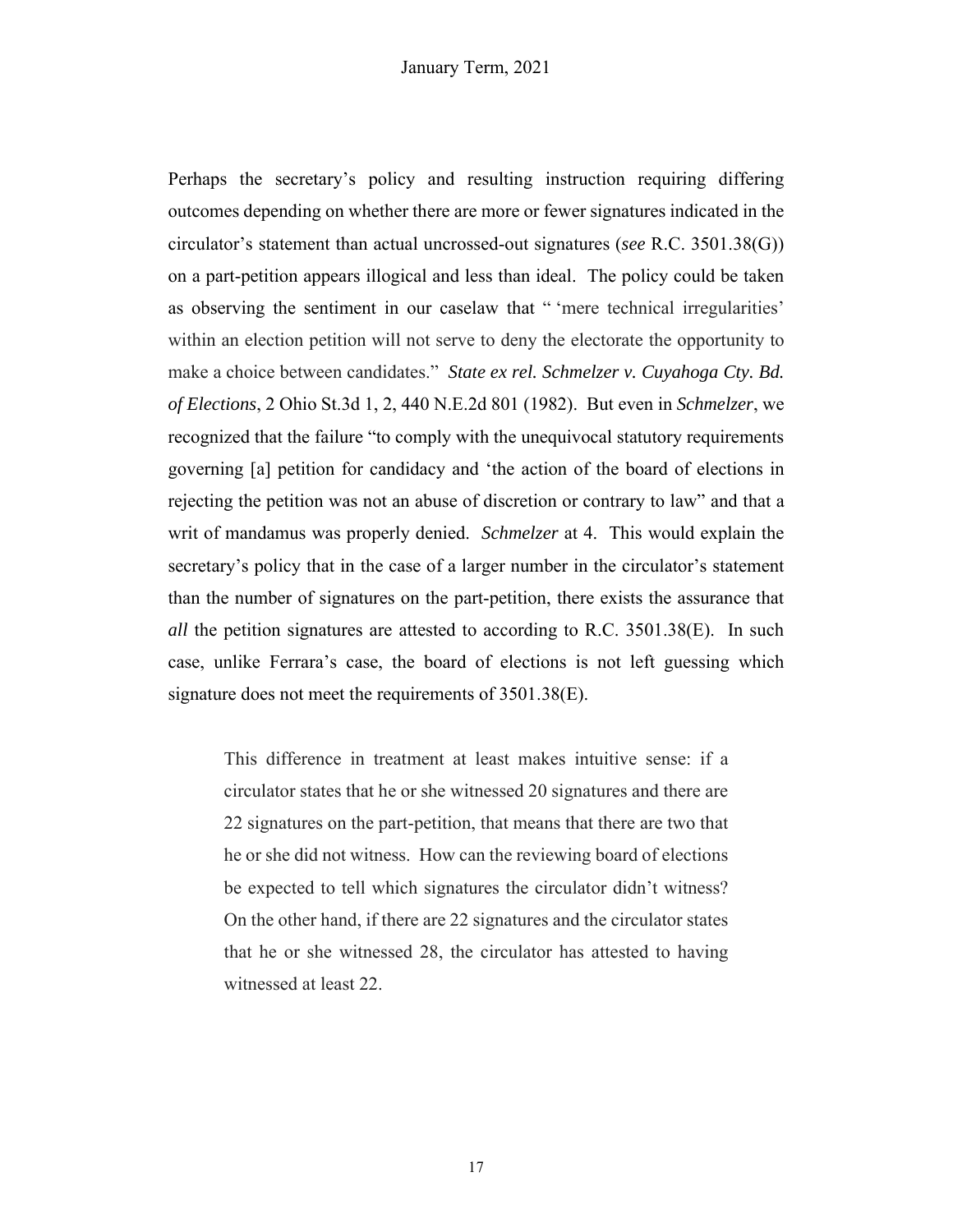*Ohio Mfrs.' Assn.*, 149 Ohio St.3d 250, 2016-Ohio-5377, 74 N.E.3d 399, at ¶ 68 (Pfeifer, J., dissenting).

**{¶ 38}** Rather than battle with the secretary about the efficacy of his election manual or whose interpretation controls or even declare that there is *no longer* deference to the secretary of state's interpretation of election laws, except in the case of their ambiguity, it is more genuine and advisable to follow what we have stated in earlier decisions, that is, that "[b]ased on the applicable law, the secretary of state's construction of the applicable statutory provisions is reasonable and is thus entitled to deference. *See Rothenberg v. Husted*, 129 Ohio St.3d 447, 2011- Ohio-4003, 953 N.E.2d 327, ¶ 2." *State ex rel. Waters v. Spaeth*, 131 Ohio St.3d 55, 2012-Ohio-69, 960 N.E.2d 452, ¶ 16. Besides, it is the secretary's duty to follow our caselaw in "[c]ompel[ling] the observance by election officers in the several counties of the requirements of the election laws," R.C. 3501.05(M).

**{¶ 39}** With this in mind, when we determine from the facts whether a relator clearly and convincingly has a clear legal right to the requested relief and whether the board has a clear legal duty to provide it in the absence of an adequate remedy in the ordinary course of the law, *Tarrier*, 164 Ohio St.3d 137, 2021-Ohio-649, 172 N.E.3d 129, at ¶ 15, we provide sound legal guidance to the secretary and future litigants. Then, deference, if any, to a reasonable interpretation by the secretary occurs *after* we have first examined the facts through the lens of the law as any trial court would in an original action. The secretary's interpretation may be evidence or even persuasive authority, but we must do our job in original actions to determine and apply the law to the facts of each case as we view it. This also frees us from the invasive and ever-moving judgment of what is "too technical, unreasonable and arbitrary," *State ex rel. Schwarz v. Hamilton Cty. Bd. of Elections*, 173 Ohio St. 321, 323, 181 N.E.2d 888 (1962), thereby diminishing legal uncertainty in the law.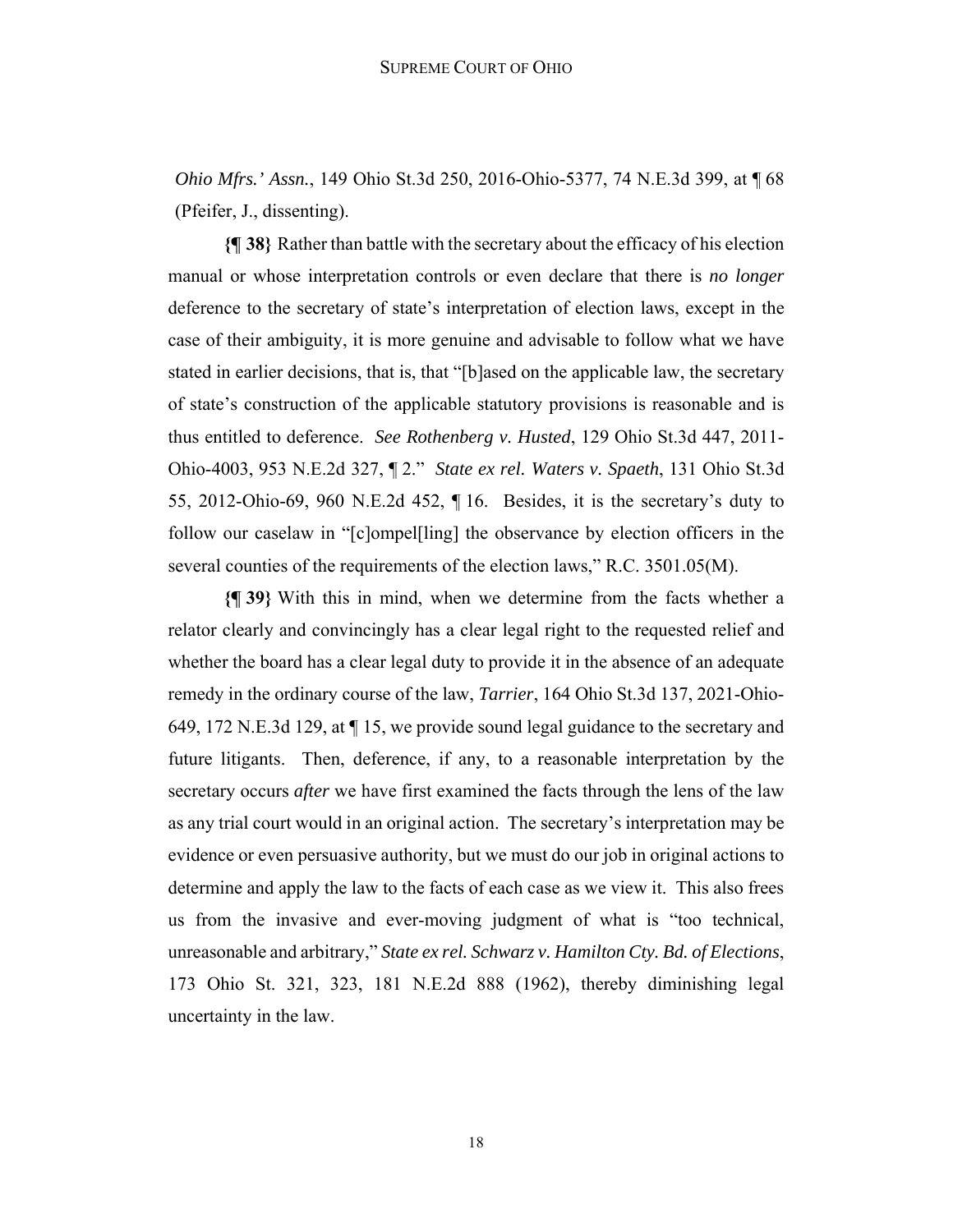**{¶ 40}** Had Ferrara supplied in his affidavit to this court an attestation that he actually witnessed all 17 signatures, he would be closer to being entitled to the writ. But to grant the writ without this evidence promotes fraud. *See State ex rel. Citizens for Responsible Taxation*, 65 Ohio St.3d at 172, 602 N.E.2d 615 (our caselaw implies that "arithmetic error will be tolerated, but only if the error does not promote fraud"). Even in light of *Ohio Mfrs.' Assn.*, 147 Ohio St.3d 42, 2016- Ohio-3038, 5 N.E.3d 1274, at ¶ 19 ("In cases in which the circulator's statement slightly *undercounts* the signatures, this court has ordered the entire part-petition counted, so long as there is no indication of fraud or material misrepresentation" [emphasis sic]), granting the writ without clear and convincing evidence opens the door to permit others without such evidence—and with perhaps less pure motives than the majority appears to ascribe to Ferrara—to have access to the ballot in the absence of strict compliance, even though it is well settled " 'that election statutes are mandatory and must be strictly complied with,' " *Schmelzer*, 2 Ohio St.3d at 2, 440 N.E.2d 801, quoting *State ex rel. Senn v. Bd. of Elections* 51 Ohio St.2d 173, 174, 367 N.E.2d 879 (1977), citing *State ex rel. Abrams v. Bachrach*, 175 Ohio St. 257, 259, 193 N.E.2d 517 (1963).

**{¶ 41}** Ferrara is not entitled to the relief he seeks, because nowhere in the evidence did Ferrara actually comply with R.C. 3501.38(E)(1). Thus, this court should not order the board of elections to either review the part-petition further or place Ferrara's name on the ballot. Then we would not as a consequence be requiring the board of elections to abuse its discretion by finding that even lacking evidence that he complied with R.C. 3501.38(E)(1), Ferrara is entitled to ballot access.

**{¶ 42}** I would deny Ferrara the writ of mandamus requested, because he has not complied with R.C. 3501.38(E)(1) and thus has not demonstrated that he is entitled to the writ. Accordingly, I respectfully dissent.